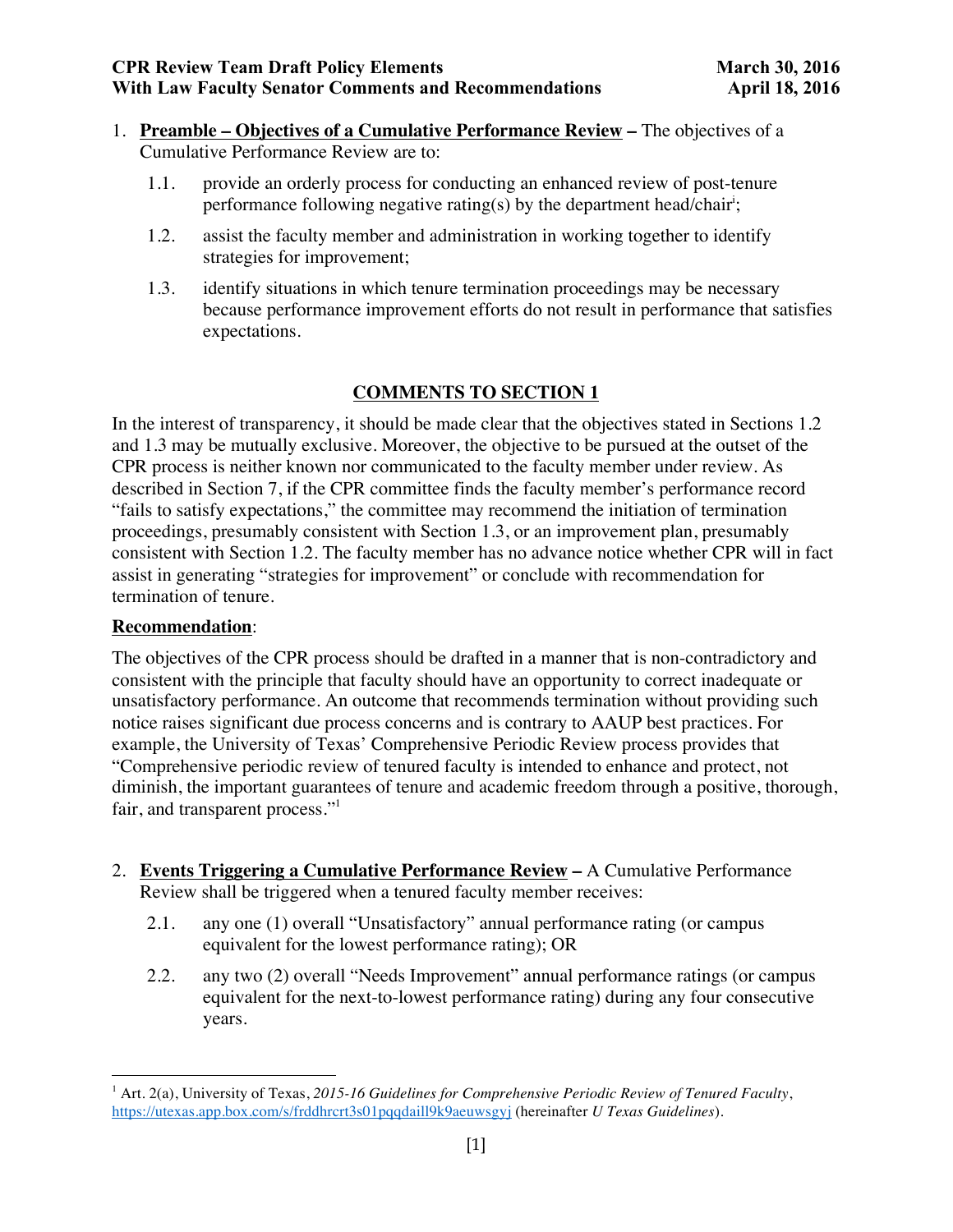The current proposal triggers a CPR on the basis of a single "Unsatisfactory" annual rating, giving rise to the possibility that a tenured faculty member may be terminated within a single year *without* **being afforded the opportunity** to correct unsatisfactory performance. In effect, this formulation invalidates current procedure, which provides the faculty member and administration with: 1) meaningful opportunities to create and implement improvement plans based on identified performance issues; and 2) a more robust record of performance deficiencies prior to escalating to CPR, which in turn provides the faculty member with clearer notice that the CPR process may result in termination.

The current proposal provides no justification for shortening the triggers for CPR. Currently, CPR is triggered for a faculty member whose annual review is (1) "Unsatisfactory" in any two of five consecutive years or (2) any combination of "Unsatisfactory" or "Needs Improvement" in any three of five consecutive years.<sup>2</sup> Under the proposed policy change, CPR shall be triggered with one "Unsatisfactory" or two "Needs Improvement" over four years. The risk with this approach—namely, engaging the CPR process earlier and as a substitute for faculty-driven improvement plans—is that it creates the appearance—if not effect—of coopting the university's general system of evaluation and using it as a grounds for dismissal or other disciplinary sanctions, rather than as a tool for enhancing and improving faculty development.

As currently proposed, the policy changes to CPR would run contrary to best practices as indicated by the AAUP, as well as signal a dramatic departure from various procedural safeguards in place at UT's aspirational Top 25 public universities. For example, within the UC system, termination represents an "extraordinary remedy designed to address gross performance deficiencies in extremely rare cases."3 This process requires that any request for termination by a supervisor be measured against a standard of "incompetent performance" and first be directed to the Chancellor. If the Chancellor elects to proceed, the faculty member must be given "not less than one year" to improve before the Chancellor can decide whether to formally initiate termination proceedings.<sup>4</sup>

It merits recalling that existing UT policy already offers the administration several means of terminating tenure (including "extraordinary circumstances", "adequate cause", and "misconduct")<sup>5</sup>, and that the administration **has not substantiated any specific defects in the** 

<u> 1989 - Johann Stein, markin film yn y breninn y breninn y breninn y breninn y breninn y breninn y breninn y b</u>

<sup>2</sup> UT Board of Trustees, "Academic Freedom & Responsibility of The University Administration", *Policies Governing Academic Freedom Responsibility and Tenure BT0006*, (Revised 19 June 2003, 16 March 2006), "Tenure: Evaluation of Tenured Faculty Members: Cumulative Periodic Review", Art. 7.2 (hereinafter UT BOT Policy BT0006).

<sup>&</sup>lt;sup>3</sup> University of California, General University Policy Regarding Academic Appointees: Termination For Incompetent Performance (APM-075), Part II(A). The standard for termination within the UC system is grounded in "incompetent performance" rather than the lower threshold "unsatisfactory" at UT. At UVA, a finding of "adequate cause" for termination requires "a clear level of professional incompetence." UVA, *Disciplinary Suspension or Termination of Academic Faculty, Policy on*, Updated: 5/6/09, http://provost.virginia.edu/disciplinary-suspension-

or-termination-academic-faculty-policy.Art. 10, *U Texas Guidelines*, *supra* note 1. 4 It should be observed that these proceedings include many due process guarantees currently absent from the UT policy.

<sup>5</sup> UT BOT Policy BT0006, "Tenure: Termination of Tenure: Grounds for Termination", Art. 8.1, *supra* note 2.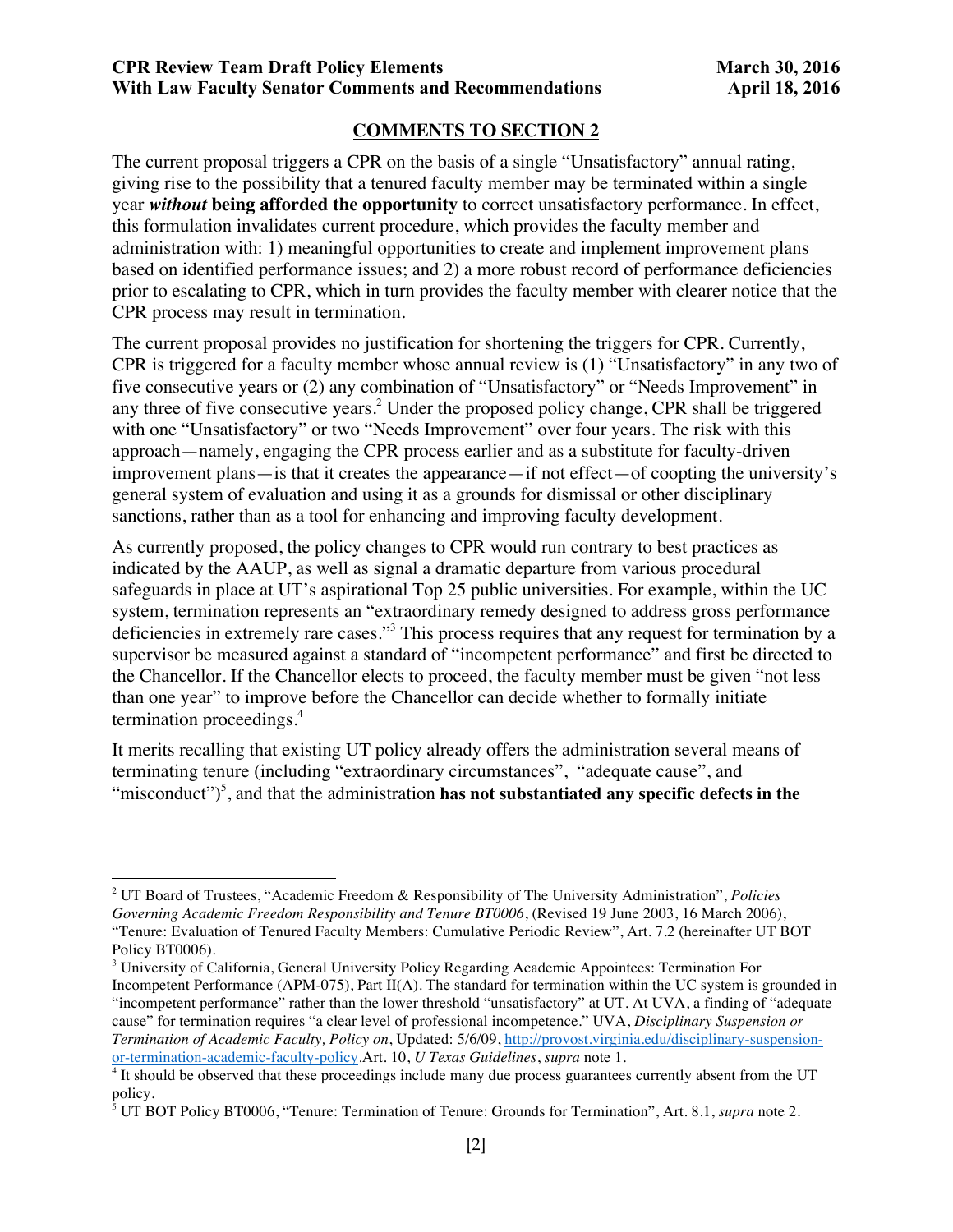**current CPR policy**<sup>6</sup> or the need to expedite termination of faculty performing at an unsatisfactory level. 7

#### **Recommendations:**

To ensure respect for academic freedom and due process, among other things, a tenured faculty member should have a meaningful opportunity to correct legitimate performance issues before administrative measures are taken that may give rise to the possibility of termination.

The existing CPR trigger (requiring two "Unsatisfactory" annual reviews or a combination of three negative reviews during a five-year period) should not be modified without providing a substantiated justification for compressing the designated time frame.

The language in sections 2.1 and 2.2 should be clarified to ensure that any CPR trigger relates to a tenured faculty member's *overall* annual evaluation rating and not a given rating in any one category of performance evaluated. For example: "Review shall be triggered when a tenured faculty member receives: 2.1.A rating of "Unsatisfactory" overall for an annual performance review in a given year (or campus equivalent for the lowest performance rating)".

- 3. **Role of the Chief Academic Officer in Administering a Cumulative Performance Review–** The CPR process shall be administered by the chief academic officer, who:
	-
	- 3.1. maintains data related to annual performance reviews for all tenured faculty;
	- 3.2. provides written notice of the review to the faculty member (with copies to the department head/chair, dean, and faculty senate president);
	- 3.3. solicits nominees to serve on the CPR committee (see Sections 4 and 5 below).
	- 3.4. collects and provides to the CPR committee the performance records described in Section 6.1 below; and
	- 3.5. charges the CPR committee within 30 calendar days after the annual performance review has been finalized (whenever the review has been completed under campus procedures or practices).
- 4. **Criteria for Service on a CPR Committee –** The CPR committee shall be composed of five (5) tenured faculty members (one of whom serves as voting chair) who meet the following criteria for service on the committee:
	- 4.1. **Required Criteria:** Each committee member must:

<u> 1989 - Johann Stein, markin film yn y breninn y breninn y breninn y breninn y breninn y breninn y breninn y b</u>

4.1.1. hold the same or higher rank as the faculty member undergoing review; and

<sup>6</sup> However, campus administrators have stated: "[t]he section of the policy relative to the cumulative performance review of tenured faculty has been identified as complicated and difficult to implement." Committee Charge Document, *Task Force to Develop an Advisory Framework for a Review of Board of Trustee's Policy on Academic Freedom, Responsibility and Tenure*, undated.

<sup>&</sup>lt;sup>7</sup> The only data provided to the faculty senate provides "about 25 cases (of CPR were) recorded in the past  $18$ years." *CPR Team Presentation to UTK/UTIA Faculty Senate*, April 4, 2016.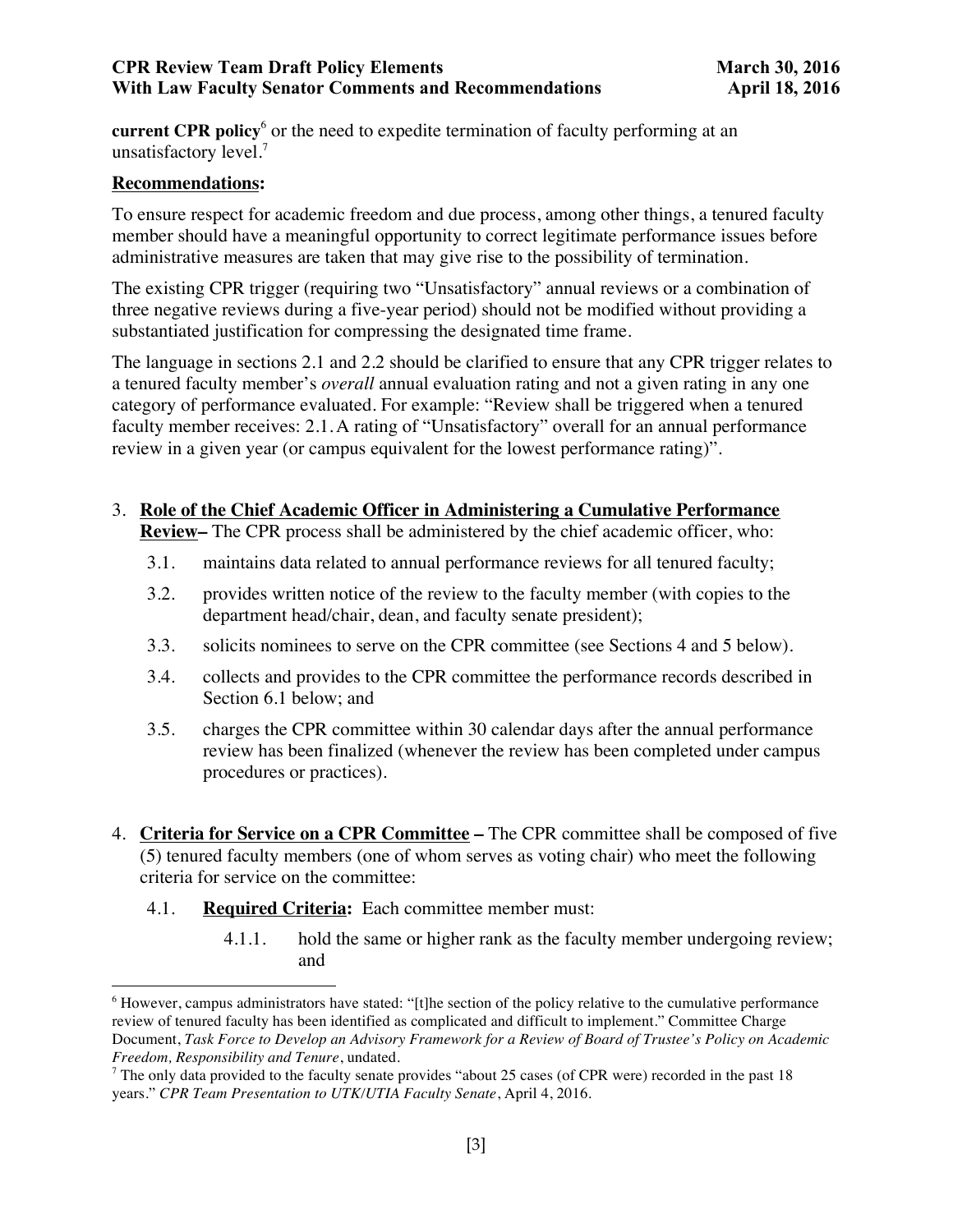- 4.1.2. be familiar with the relevant academic discipline and with performance expectations for faculty in that discipline.
- 4.2. **Expected Criteria:** To ensure diverse perspectives among its members, the CPR committee should include:
	- 4.2.1. three (3) faculty members who either hold tenure in the same department as the faculty member undergoing review OR, if the department does not include three (3) tenured faculty members eligible to serve, then three (3) faculty members who hold tenure in the same college as the faculty member undergoing review;
	- 4.2.2. one (1) faculty member whose tenure resides in a different department than the faculty member undergoing review; and
	- 4.2.3. one (1) faculty member who currently serves (or who served during the most recent review cycle) on a college promotion and tenure review committee, if such a committee exists.
- 4.3. **Circumstances Preventing Committee Formation:** In the unusual event that an appropriate CPR committee cannot be assembled using the expected criteria in Section 5 below, the dean shall explain in writing the reasons why the expected criteria cannot be observed. The Chief Academic Officer shall grant final approval of the makeup of the CPR committee.

Sections 4 and 5 outlining the criteria for service on the CPR committee and nomination and selection of the actual CPR committee members is unnecessarily complicated and raises concerns relating arbitrariness, objectivity and due process. The proposed arrangement is particularly worrisome given that it relates to the crux of the review process. Inevitably, a poorly organized committee formation process risks a poor result. We recommend significant changes to this section, and provide some more detailed comments below.

Section 4.1.2, which requires that each CPR committee member "be familiar with the relevant academic discipline and with performance expectations for faculty in that discipline", is vague. For example, what does it mean to "be familiar with the relevant academic discipline?"

The designation of "Expected Criteria" in Section 4.2 is confusing and seemingly has little value, given Section 4.3, which allows the dean to simply explain in writing why said criteria has not been observed. Based on the nomination process described in Section 5 through which several different parties present lists of potential committee members to the chief academic officer for selection by the dean, a final CPR committee that actually satisfies Section 4 may be the product of mere coincidence. Further explanation and justification for the "Expected Criteria" would be useful here.

With an aspirational majority of the CPR committee consisting of tenured members of the department or college of the faculty member under review, the prospect of conflicts of interest or biases is a matter for serious consideration. CPR and other evaluative processes have exposed such conflicts and biases in the past. Notably, under the proposed policy, there is no requirement that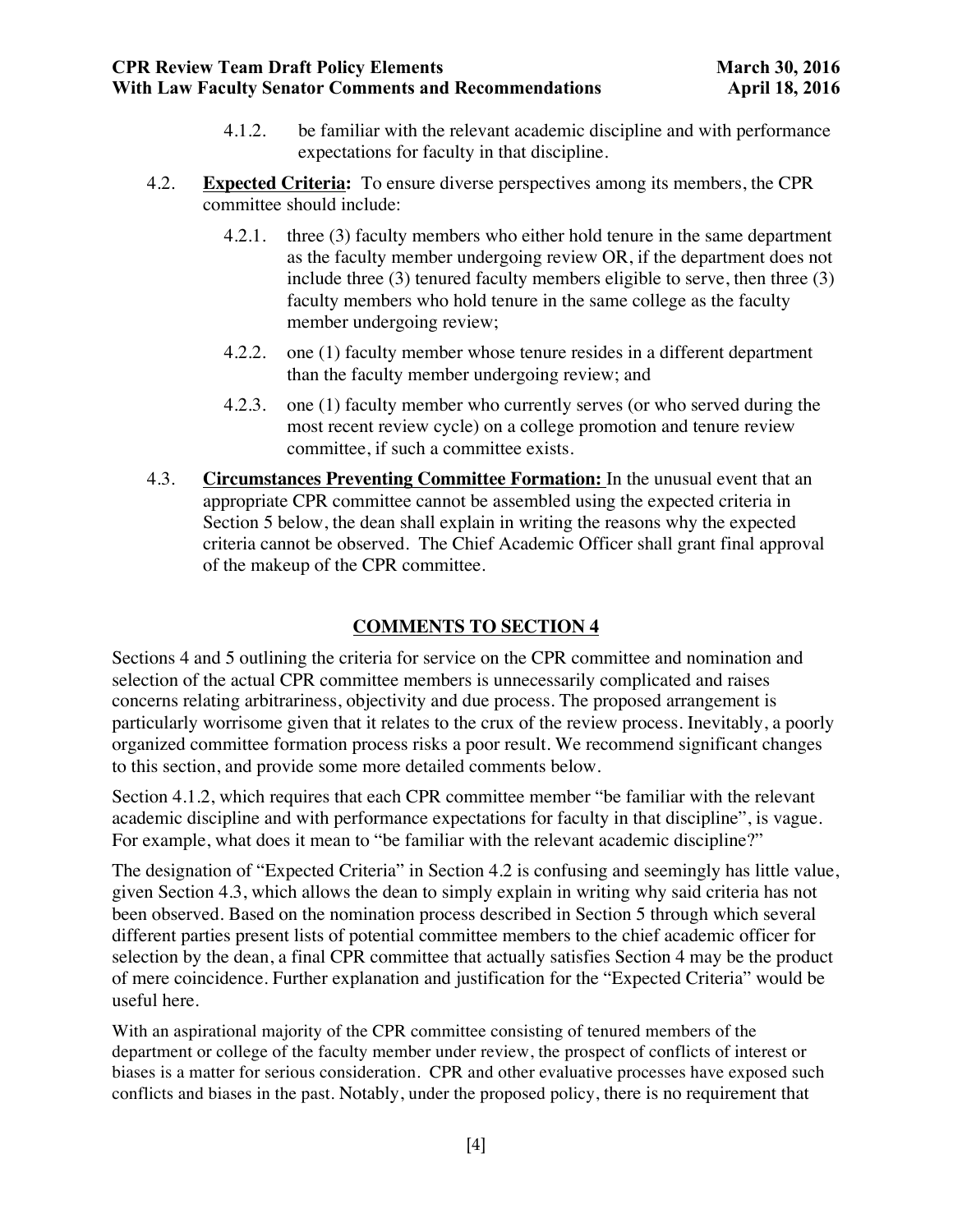CPR committee members be free of actual or potential conflicts of interest. Furthermore, there is no opportunity for the faculty member under review to weigh in on the final composition of the committee (including for the purpose of exposing any potential conflicts of interest or biases that should be taken into consideration in populating the committee).

The provisions of Section 4.2 should be clarified with respect to colleges that do not have departments and make provision for such an eventuality. Additionally, even for those colleges with departments, it is unclear whether the faculty member described in Section 4.2.2 is one in the same college as the faculty member under review albeit a different department or from a different department outside the college.

Section 4.2.3 provides that a member of the CPR committee should be from "a college promotion and tenure review committee, if such a committee exists." This language seems to say that a member of any college promotion and tenure committee could serve, whether from the same or a different college as the faculty member under review. But this should be made clear.

Also note that Section 5 envisions "a departmental or college promotion and tenure committee," while Section 4.2.3 speaks only of "a college promotion and tenure review committee." Presumably, these two provisions should be consistent. Additionally, language should be added to provide the result if no such committee exists. Section 5.5 provides that "[i]f no promotion and tenure committee exists, the faculty member under review selects a department from which the dean selects a final committee member."

### **Recommendations:**

The provision as currently drafted gives rise to significant concerns relating to objectivity, vagueness and uncertainty that may impact the outcome of the CPR process. Accordingly, we suggest revisions to ensure respect for principles of fairness and due process, including opportunities for faculty member appeal of the CPR committee makeup as well as clear provisions for disqualifying potential committee members that may have or appear to have a conflict of interest or bias.

Similar objectivity and due process concerns arise in Section 5 below. Typical practice from UT's Top 25 aspirational schools avoids some of the problems highlighted here by ensuring that committees tasked with reviewing performance where the potential for termination arises are either standing faculty senate committees formed on a more clearly objective standard or ad hoc committees appointed by the faculty senate rather than the dean who either initiated or approved the negative annual evaluation. Adopting this type of approach for committee member criteria and composition would eliminate many of the concerns generated here as well as under Section 5 below.

5. **Nomination and Appointment of CPR Committee Members –** Unless a campus has received approval of the Board of Trustees to implement a different procedure, the chief academic officer shall solicit nominations for membership on the CPR committee from the dean, department head, the faculty member under review, the faculty senate president, and the college promotion and tenure committee (if one exists). Consistent with the criteria for service on the CPR committee detailed in Section 4 above: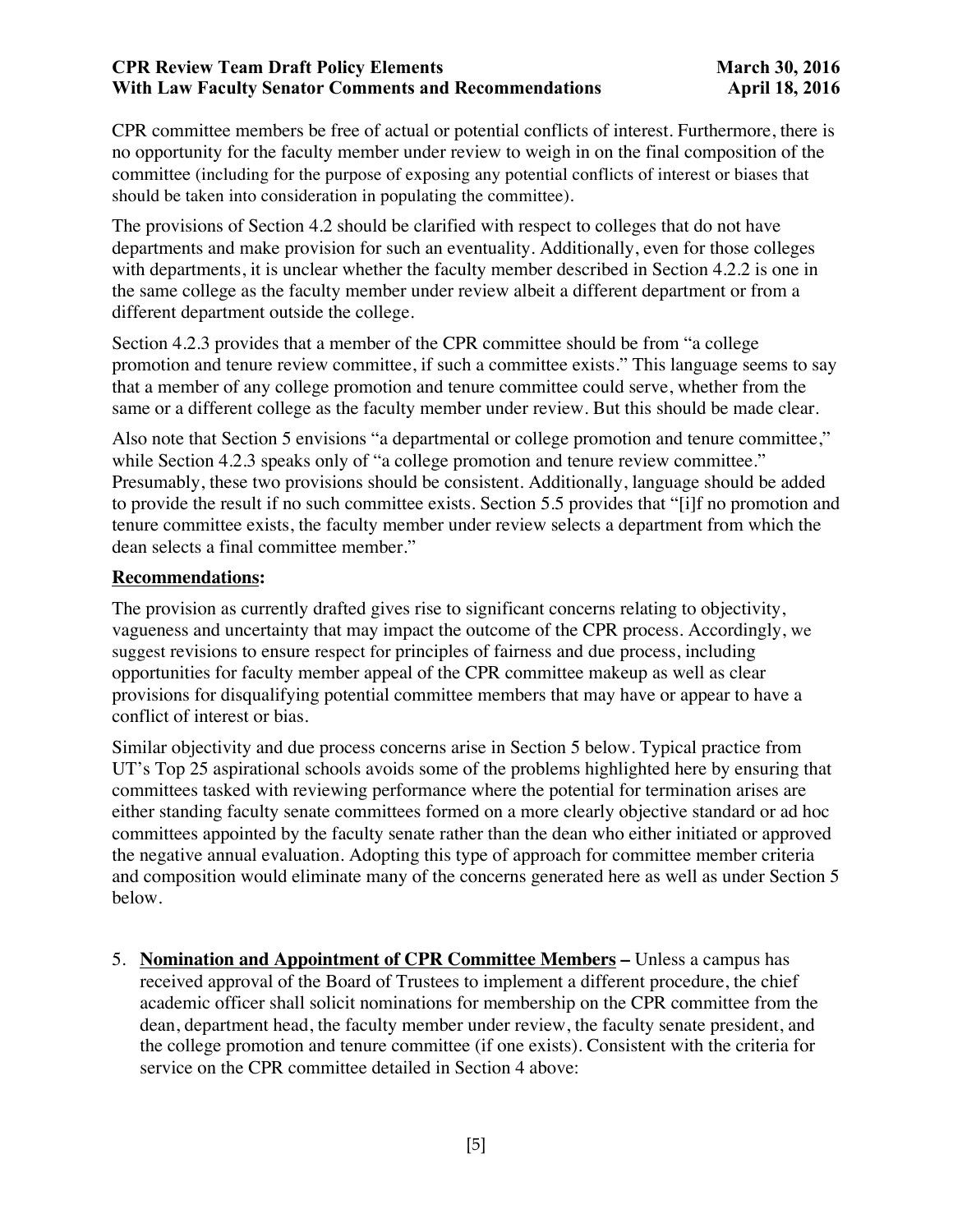- 5.1. the dean nominates one (1) faculty member to serve as both chair of the CPR committee and as a voting member of the committee;
- 5.2. the department head/chair nominates three (3) faculty members eligible to serve, from whom the dean selects one (1) committee member;
- 5.3. the faculty member undergoing review nominates three (3) faculty members eligible to serve, from whom the dean selects one (1) committee member;
- 5.4. the faculty senate president nominates three (3) faculty members eligible to serve, from whom the dean selects one (1) committee member; and
- 5.5. if a departmental or college promotion and tenure committee exists, that committee nominates three (3) actively serving members, from whom the dean selects one (1) member for the CPR committee. If no promotion and tenure committee exists, the faculty member under review selects a department from which the dean selects a final committee member, so long as that member otherwise meets eligibility criteria in Section 4 above.

Selection of the CPR committee is concentrated in the hands of the dean, who participates in the annual review process and therefore, potentially may be predisposed (consciously or unconsciously) to use the CPR process to validate the faculty member's unfavorable annual review. This potential for bias is particularly acute in non-departmentalized colleges and schools. In those cases, the individual charged with ultimate responsibility for appointing the CPR committee is the same person who originally elected to initiate the unfavorable annual review. Moreover, the dean's ability to select all five members of the five-person committee is inequitable, particularly when, under the proposed policy, the CPR committee may recommend initiation of termination proceedings on the vote of just four members, or likewise vote on a simple majority that the faculty member has failed to implement a CPR-mandated improvement plan (which has the similar effect of recommending termination). See Sections 7.2.1 and 8.6.2. The practice at UT's Top 25 aspirational schools indicates a clear tendency to task the faculty senate with committee selection for procedures that may result in a termination process. This approach makes sense as a best practice inasmuch as this body plays no direct role in initiating or ratifying the annual review that may trigger the CPR, and accordingly maintains more clearly objective distance from the process.<sup>8</sup>

#### **Recommendations:**

 

Actual bias—and even the mere appearance of bias—in a committee selection process that may result in a tenured faculty member's termination must be avoided. This is especially so if the CPR process is intended to preserve its stated developmental objective as "assist[ing] the faculty member and administration in…identify[ing] strategies for improvement", and not merely serve as a conduit for expedited initiation of termination proceedings. Accordingly, changes to the CPR policy should mirror best practices for nomination and appointment and ensure that

<sup>&</sup>lt;sup>8</sup> To be certain, the faculty senate appeals committee has a role to play in the event that an annual review is appealed. Nevertheless, the Faculty Senate could create a separate standing committee to either handle CPR or the CPR committee appointment process.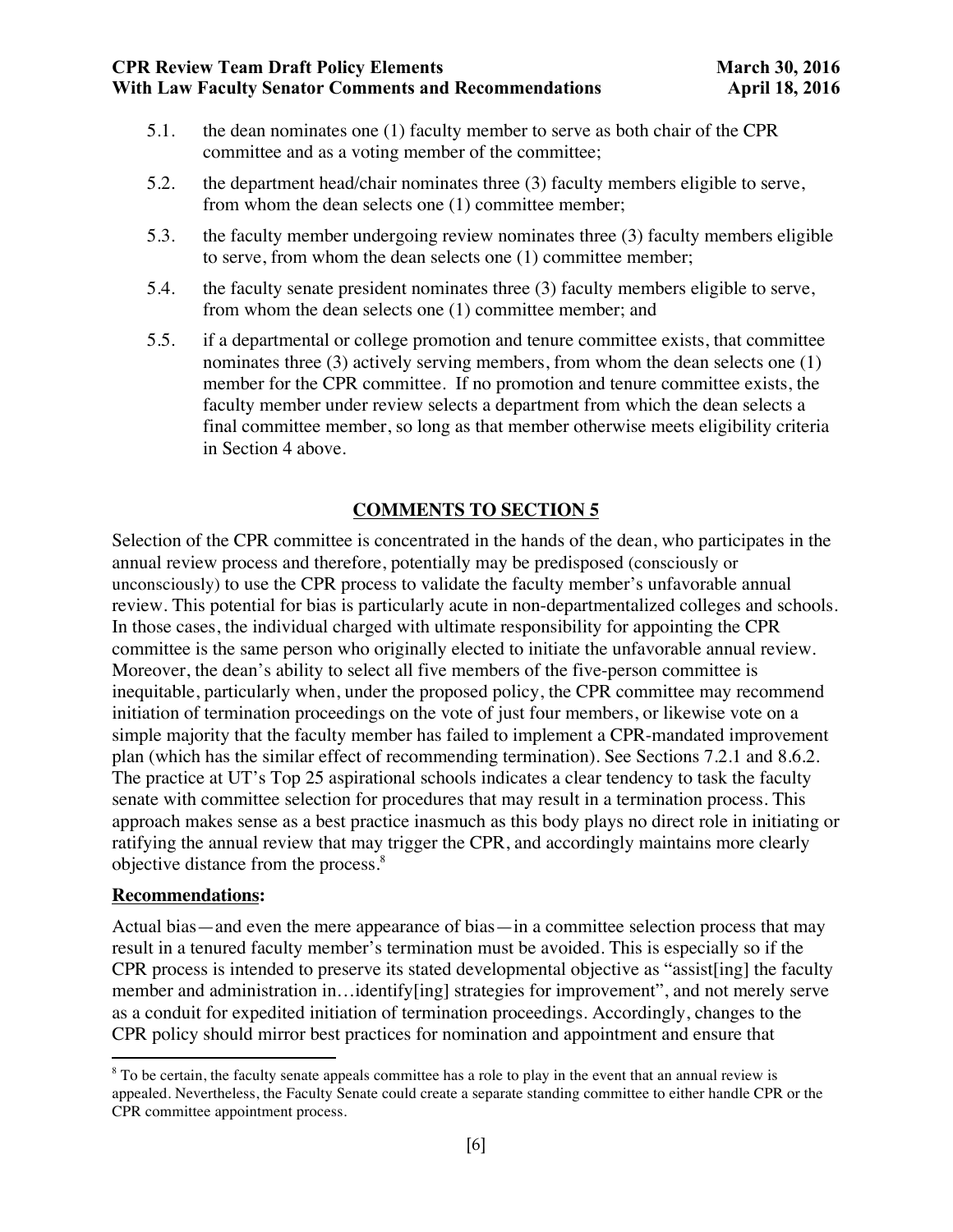administrators responsible for either initiating or endorsing the negative annual review do not have the ability to determine or control composition of the CPR committee.

## 6. **Scope, Procedures, and Time Frames of the Cumulative Review**

- 6.1. **Review Documents** with respect to the five-year scope of the cumulative review, the chief academic officer collects and provides to the CPR committee, who shall have sixty (60) calendar days to consider:
	- 6.1.1. all annual evaluations and materials submitted or developed as part of the evaluation process for the faculty member under review;
	- 6.1.2. materials submitted by the faculty member under review that fall within the five-year review period;
	- 6.1.3. performance expectations, which may have been established in past reviews, in department or college bylaws, in the faculty handbook, or in Board of Trustees, fiscal, human resources, safety, or information technology policies or procedures;
	- 6.1.4. any work assignments, goals, or other plans (however identified) that were described in previous performance evaluations during the five-year review period;
	- 6.1.5. any additional materials requested by the CPR committee regarding the five-year review period, consistent with University policy and law regarding disclosure of University records.
- 6.2. **Conduct Interviews** the CPR committee *may* conduct interviews. If the committee chooses to conduct interviews, both the faculty member undergoing review and the administrator who assigned the negative rating(s) should be given the opportunity to be interviewed. The unavailability of the faculty member or administrator for an interview during the review period does not constitute grounds for an extension.
- 6.3. **Single Extension of Time** For extenuating circumstances, on a case-by-case basis, the chief academic officer may approve a written request from the CPR committee for an extension of time to complete its initial review. Only one extension will be granted per committee, and the chief academic officer shall determine the length of the extension.
- 6.4. **Voting and Presentation of Recommendations** The CPR committee shall make and report findings and recommendations using the following standards:
	- 6.4.1. Any committee finding or recommendation shall be adopted by a simple majority vote, except that a recommendation that termination proceedings be initiated requires the agreement of at least four (4) members of the committee.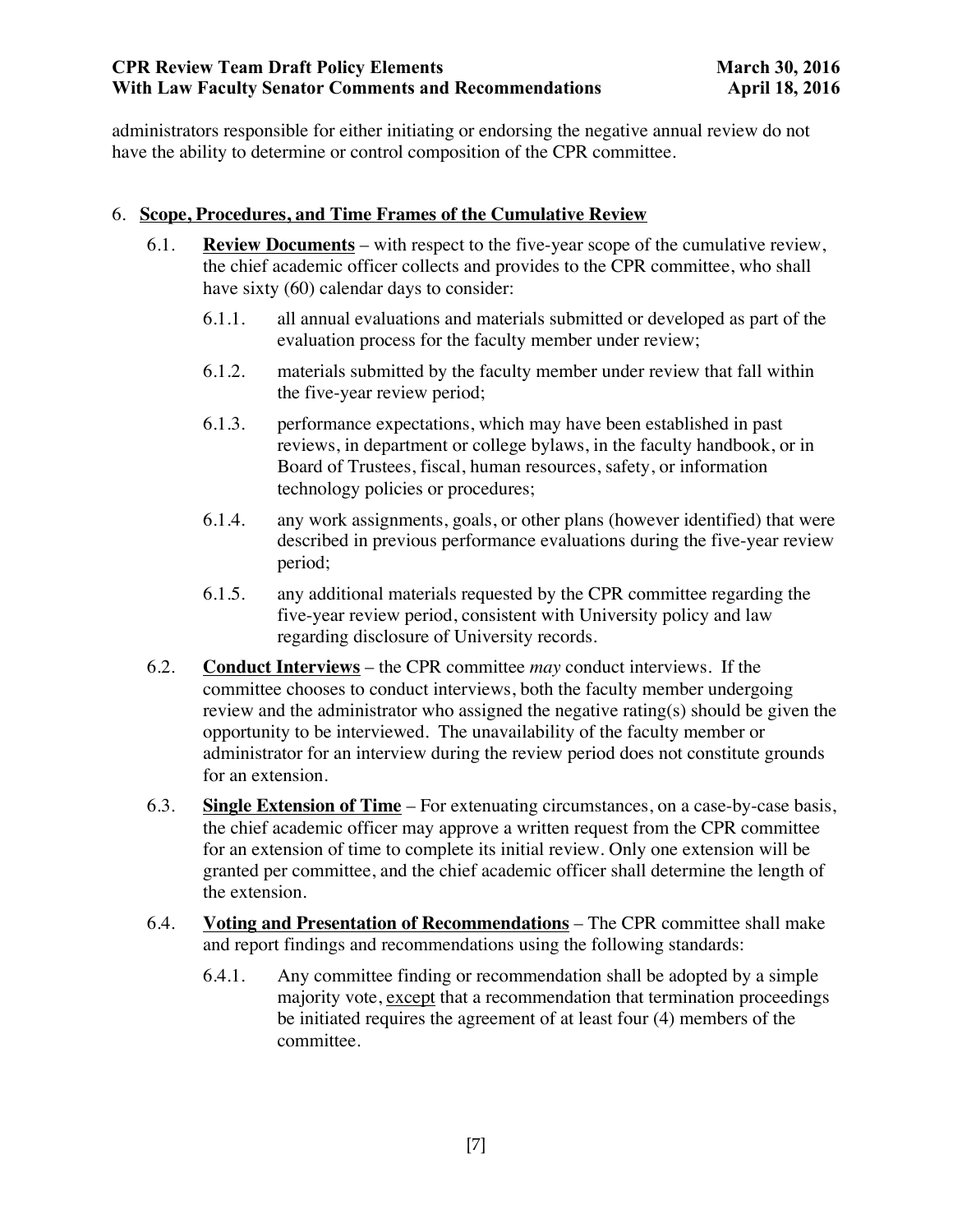- 6.4.2. All voting shall be made by collecting anonymous ballots from all members. No member of the committee may abstain or recuse him/herself from voting once the committee has been charged.
- 6.4.3. The committee's written report must explain the committee's findings and conclusions, the rationale for each, and the corresponding vote count if findings are not unanimous. The committee's report shall be issued to the chief academic officer, the dean, the head/chair, and the faculty member under review.
- 6.4.4. The dean, chief academic officer, and faculty member under review have the opportunity to respond to the report. The final report to the Chancellor should include any rebuttal by the faculty member as well as any additional recommendations by the dean and chief academic officer.
- 6.5. **Written Report** within seventy-five (75) calendar days of its charge, the CPR committee shall provide a written report as described in Section 6.4.3.
- 6.6. **Written Response to the Initial Report** the faculty member shall have fourteen (14) calendar days to provide a written rebuttal. The committee's report shall also be made available to the chief academic officer, the dean, and the head/chair, who may provide additional recommendations during the same fourteen (14) day period.
- 6.7. **Final Report** The final report, including any rebuttal by the faculty member under review and any additional recommendations by the dean and chief academic officer, shall be collected by the chief academic officer and presented to the Chancellor for review and action.
- 6.8. **Review and Action by the Chancellor** Once the Chancellor receives the final written report, along with a rebuttal or additional recommendations, s/he shall provide a written explanation of the rationale for his/her conclusions and actions, his/her final decision, and outline the next steps of action. This explanation shall be maintained in faculty records by the chief academic officer, with copies provided to the faculty member, dean, department head/chair, and CPR committee.

Setting aside concerns regarding compression of the CPR trigger addressed above in Section 2, the 5-year review period in Section 6.1 should be changed to a 4-year period to be consistent with the proposed CPR trigger.<sup>9</sup> Additionally, the years included within the CPR review should be clarified. Presumably, the review period should include the year that triggered CPR plus the three years prior to the triggering annual review.

The phrase "extenuating circumstances" in Section 6.3 is vague. We are concerned about the CPR committee's ability to conduct a thorough review within the specified time, particularly in cases where additional documents are required during the course of the process but disclosure is delayed, for example, by delays in the collecting and transmission of requested documents to the university's general counsel, or by the general counsel's review of requested material prior to

<u> 1989 - Johann Stein, markin film yn y breninn y breninn y breninn y breninn y breninn y breninn y breninn y b</u>

 $9$  This reference appears to be a carryover from the 5-year review period associated with the existing CPR system.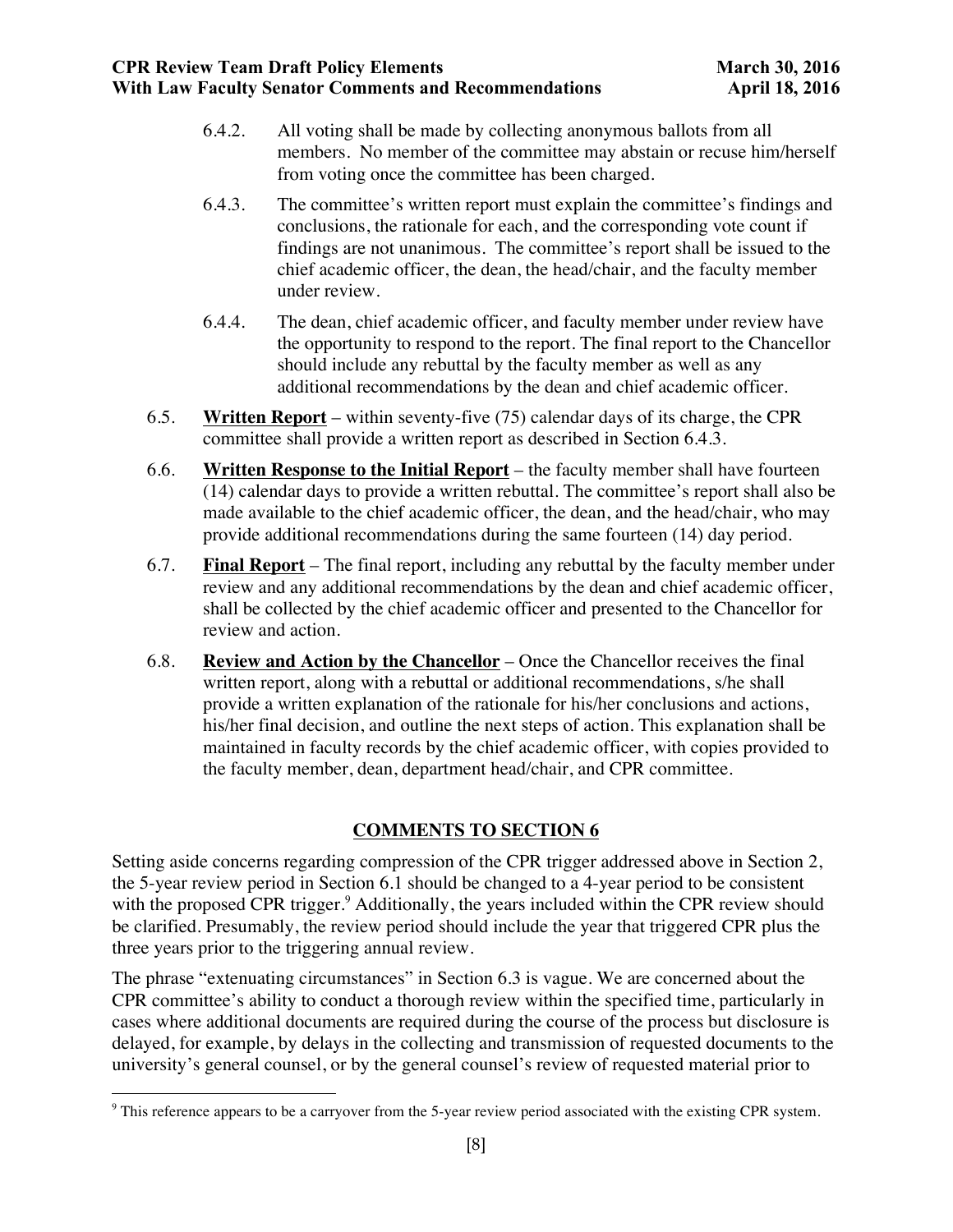release to the committee. Related to this, the provision under 6.2 deeming unavailability of a faculty member or administrator for an interview as failing to constitute "extenuating circumstances" for the purpose of an extension appears arbitrary. Where the CPR committee concludes that legitimate grounds for such an absence exist, an extension should be granted to enable the committee sufficient time to conduct such interviews.

Restriction to only one extension is onerous and limits the ability of the CPR committee to effectively undertake its task. We also question whether the chief academic officer is the best person to grant an extension and note that the draft policy provides no requirement for the chief academic officer to provide reasons for declining a requested extension nor a means by which the CPR committee may appeal such a decision.

In Section 6.5, we question whether 75 days is sufficient: (1) to gather the faculty member's performance record, including the CPR committee's request for additional materials pursuant to Section 6.1.5; (2) to conduct interviews pursuant to Section 6.2; (3) to review the performance record, deliberate, and vote; and  $(4)$  to prepare a written report.<sup>10</sup>

Throughout Section 6, the faculty member's "rebuttal" to the committee's report should be recharacterized as a "response". The term "rebuttal" may in some cases be too narrow. For example, suppose the faculty member wants to endorse, not rebut, the committee's recommendations. Additionally, the term "rebuttal" connotes an adversarial process, which is inimical to the CPR's objective of "work[ing] together to identify strategies for improvement." See Section 1.2.

#### **Recommendations:**

 

The review period open to the CPR committee's scrutiny should mirror the period governing the CPR trigger mechanism. Furthermore, if the CPR process is indeed intended to generate strategies for improvement, language suggesting an adversarial process should be modified.

The proposed 75-day deadline for producing a CPR report and the limit of a one-time extension (granted on the basis of discretion) should be modified to reflect the scope of the CPR committee's task and the fact that its outcome may result in a recommendation in favor of termination. Furthermore, any denial of an extension request should include reasons and be appealable, and the decision-making power should be placed with a neutral third-party.

Given the possibility for termination, we recommend that the CPR committee be required to interview the faculty member under review as well as the administrator who assigned the negative rating(s). We also recommend adding a provision providing a mechanism for the disqualification and replacement of CPR committee members in the event information provided to the committee indicates a conflict of interest or a material bias.

We recommend deleting the language in Section 6.4.2 that purports to prohibit a CPR committee member from abstaining or recusal once the committee has been charged. No similar measure could be identified in the practices of other aspirational institutions, and we are not aware of other types of organizations that use a prohibition of this kind. Finally, because the proposed CPR revisions enable the possibility for a tenured faculty member to be terminated on the basis of a

<sup>&</sup>lt;sup>10</sup> We assume that faculty members serving on CPR committees are carrying a full courseload and are conducting the expected scholarship/creative activity as well as undertaking other service. The workload in these circumstances is by design very heavy, especially for the chair.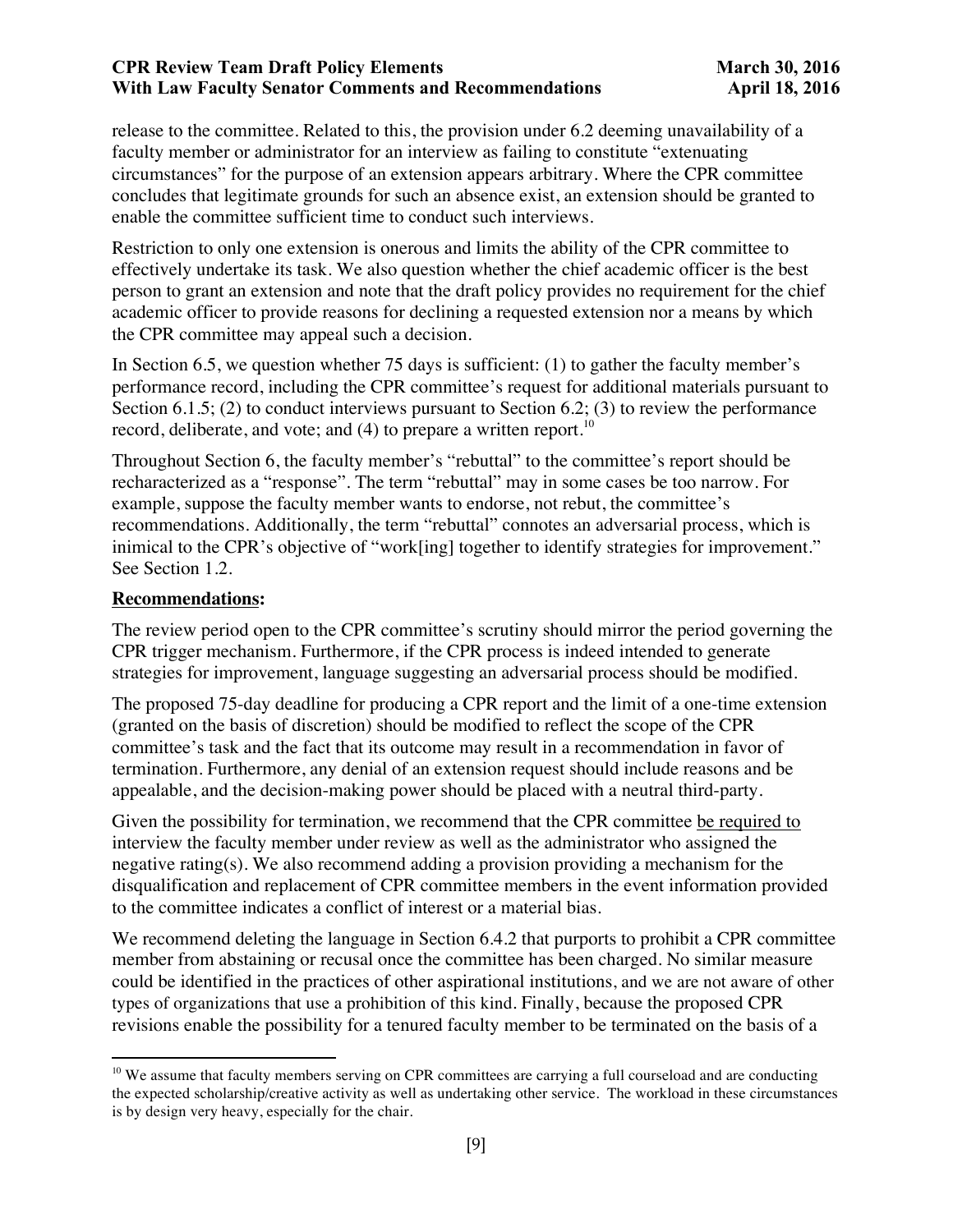single "Unsatisfactory" review, we recommend requiring a unanimous committee vote in Section 6.4.1 if the committee opts in favor of pursuing termination.

In Section 6.6, we recommend the administration's review of the final report to be limited to a reciprocal right to respond rather than providing additional recommendations.

Section 6.8 seems to suggest that in reaching his/her conclusions, the Chancellor is limited to the committee report and responses from the faculty member and administration, but this issue should be made clear. Any explanation by the Chancellor should also include reasons.

### 7. **Findings and Recommendations within the Authority of the CPR Committee**

- 7.1. *CPR Committee finding of "satisfies expectations"* A recommendation by the CPR Committee that the faculty member satisfies expectations requires a simple majority vote. If the CPR committee finds that the performance record satisfies expectations, the committee shall conclude its work by explaining that finding in a written report, as outlined in Sections 6.4.3, 6.5, 6.6, and 6.7. The Chancellor may accept the CPR committee's findings and recommendations or make different findings, and shall explain in writing the rationale for his/her conclusions and actions, as outlined in Section 6.8.
	- 7.1.1. If the Chancellor finds that the performance under review satisfies expectations, the CPR process will be concluded. The Chancellor's written explanation should identify any need to modify past performance ratings and any corresponding across-the-board raises.
	- 7.1.2. If the Chancellor finds that contrary to the CPR committee's conclusion – the performance under review *fails to satisfy expectations*, the Chancellor may take further action as s/he deems appropriate, including initiating tenure termination proceedings, pursuant to this policy.
- 7.2. *CPR Committee finding of "fails to satisfy expectations"* If the CPR committee finds that the performance record fails to satisfy expectations, the committee may recommend *either* that termination proceedings be initiated or that a CPR improvement plan be implemented.
	- 7.2.1. *CPR committee recommends that termination proceedings be initiated*: A recommendation by the CPR committee that termination proceedings should be initiated requires the support of at least four (4) members of the committee. The CPR committee shall provide a written report as outlined in Sections 6.4.3, 6.5, 6.6, and 6.7. The Chancellor may accept the CPR committee's findings and recommendations or make different findings, providing a written explanation as outlined in Section 6.8.
	- 7.2.2. *CPR committee recommends a CPR improvement plan*: A recommendation by the CPR Committee to implement an improvement plan requires a simple majority vote. The CPR committee shall provide a written report as outlined in Sections 6.4.3, 6.5, 6.6, and 6.7. The Chancellor may accept the CPR committee's findings and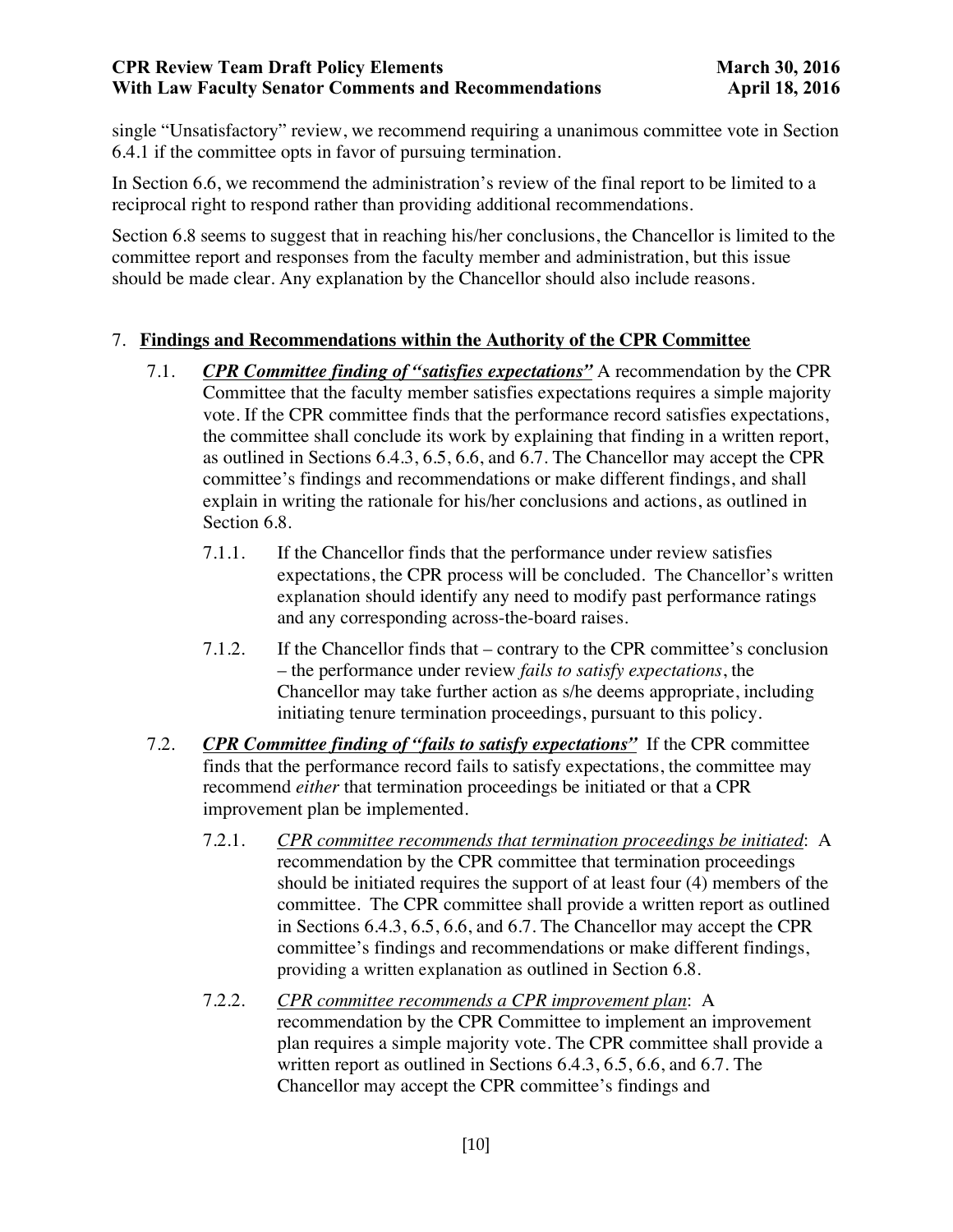recommendations or make different findings, providing a written explanation as outlined in Section 6.8.

7.2.2.1. If the Chancellor agrees that a CPR improvement plan should be implemented, s/he shall refer the matter to the chief academic officer for continued administration under this policy.

# **COMMENTS TO SECTION 7**

Section 7 appears to contain several inconsistencies. Under Section 6.8, after the Chancellor receives the CPR committee's final written report, along with any responses, s/he is required to provide a written explanation of the rationale for his/her conclusions, including for any findings that are contrary to the committee. Under Section 7, this requirement is implemented inconsistently, and is missing altogether from Section 7.1.2.

#### **Recommendations:**

Clarify provisions to comport with the requirement under Section 6.8 that the Chancellor provide reasons justifying any conclusion that is contrary to the CPR committee's report.

The Chancellor's evaluation of the CPR committee's conclusions and reasoning should be subject to a prescribed standard of review. The proposal should specify that overturning of CPR committee findings be grounded on a standard that finds the committee's work to be "clearly erroneous".

We recommend deleting references to a "simply majority" when the term "majority" seems to suffice.

In cases where the CPR committee recommends the initiation of termination proceedings, we recommend a unanimous vote.

#### 8. **Administration of a CPR Improvement Plan**

- 8.1. **Use of CPR:** Only one CPR improvement plan may be offered to a faculty member during a given CPR process; however, the CPR process *may be* implemented more than once during a faculty member's career.
- 8.2. **Duration of CPR:** The CPR improvement plan may extend no more than eighteen (18) months from the time it is implemented by the dean or chief academic officer.
- 8.3. **Notification of CPR:** The Chancellor shall promptly notify the faculty member under review, the department head/chair, the dean, and members of the CPR committee that a CPR improvement plan is to be developed using the procedures in this section.
- 8.4. **Development of the CPR Improvement Plan:** The department head/chair, in conjunction with the CPR committee, dean, and chief academic officer, has fortyfive (45) days to draft the improvement plan.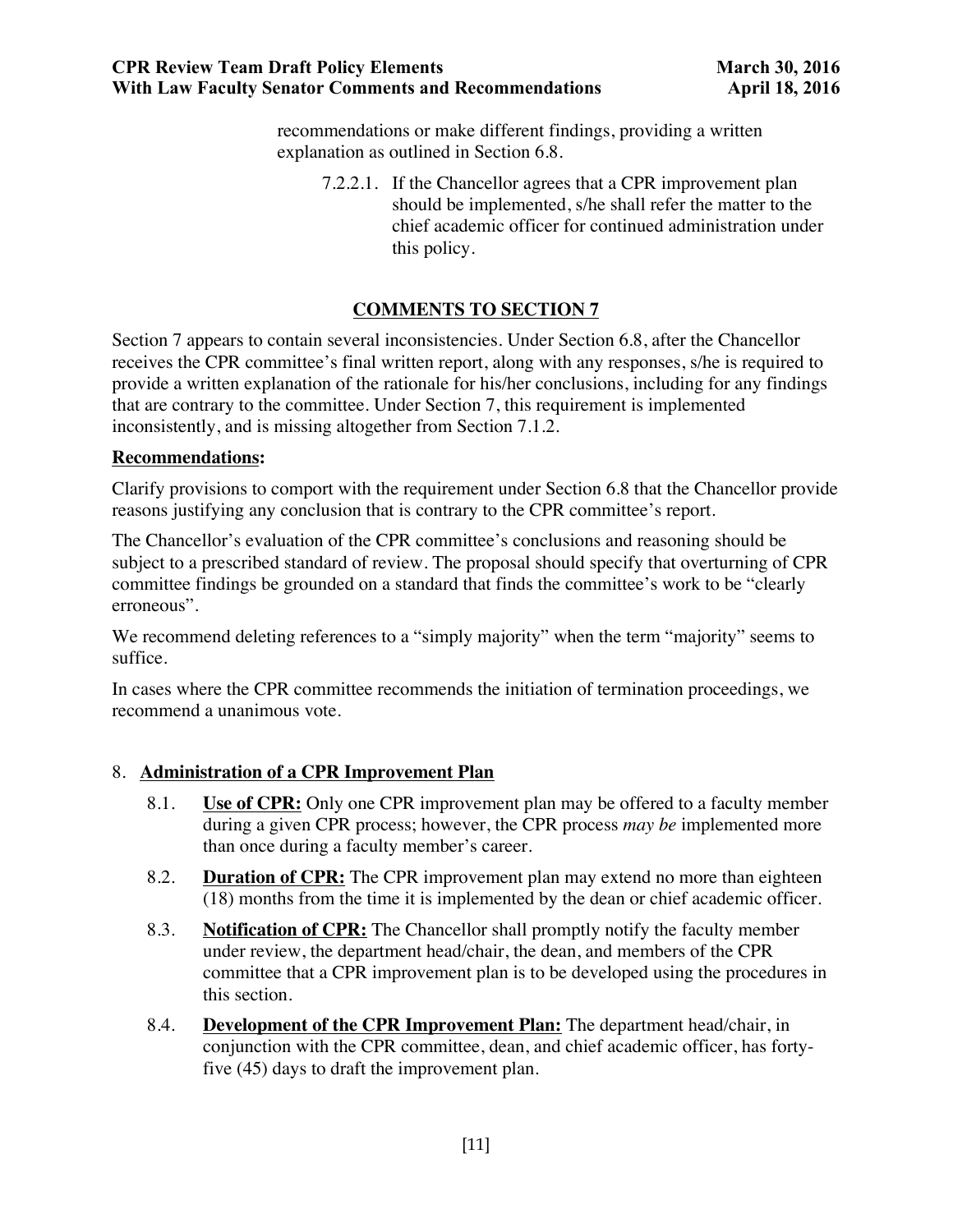8.4.1. If, after forty-five (45) days, the department head/chair and CPR committee cannot agree on an improvement plan, (as voted by simple majority) the committee's recommendation will default to a finding that the faculty member's performance *satisfies expectations*.

## 8.5. **Approval of the CPR Improvement Plan:**

- 8.5.1. Once a CPR improvement plan has been adopted, the faculty member under review shall be given one opportunity fourteen (14) calendar days to comment on the plan and propose modifications.
- 8.5.2. In response to any modifications proposed by the faculty member, the CPR committee must consider and adopt/reject the proposed modifications within fourteen (14) calendar days of receiving them from the faculty member.
- 8.5.3. The committee finalizes the CPR improvement plan and forwards the final plan to the dean for implementation, with copies to chief academic officer, department head and faculty member undergoing CPR implementation.
- 8.6. **Completion of the Improvement Plan:** At the end of the time allotted for the CPR improvement plan, the CPR committee shall reconvene to review performance under the plan, and to decide whether the performance under the plan (in the context of the full five-year review period) satisfies expectations or fails to satisfy expectations.
	- 8.6.1. *CPR Committee finding of "satisfies expectations"*: If the CPR committee finds that the performance record satisfies expectations, the committee shall conclude its work by explaining that finding in a written report, following the procedures outlined in Sections 6.4.3, 6.5, 6.6, and 6.7. The Chancellor may accept the CPR committee's findings and recommendations or make different findings, providing a written explanation as outlined in Section 6.8.
	- 8.6.2. *CPR Committee finding of "fails to satisfy expectations"*: If the CPR committee finds that the performance record after the CPR improvement plan fails to satisfy expectations (by at least a simple majority), the committee shall conclude its work by explaining that finding in a written report, following the procedures outlined in Sections 6.4.3, 6.5, 6.6, and 6.7. The Chancellor may accept the CPR committee's findings and recommendations or make different findings, providing a written explanation as outlined in Section 6.8.

# **COMMENTS TO SECTION 8**

Because one objective of the CPR process is to "assist the faculty member and administration in working together to identify strategies for improvement," it stands to reason that the faculty member under review should participate actively in crafting the improvement plan. Indeed, a realistic and meaningful improvement plan requires neutrality and buy-in of all the parties involved, including the faculty member. Accordingly, a simple majority vote of the CPR committee in Section 8.4.1 is not the appropriate way to validate an improvement plan. The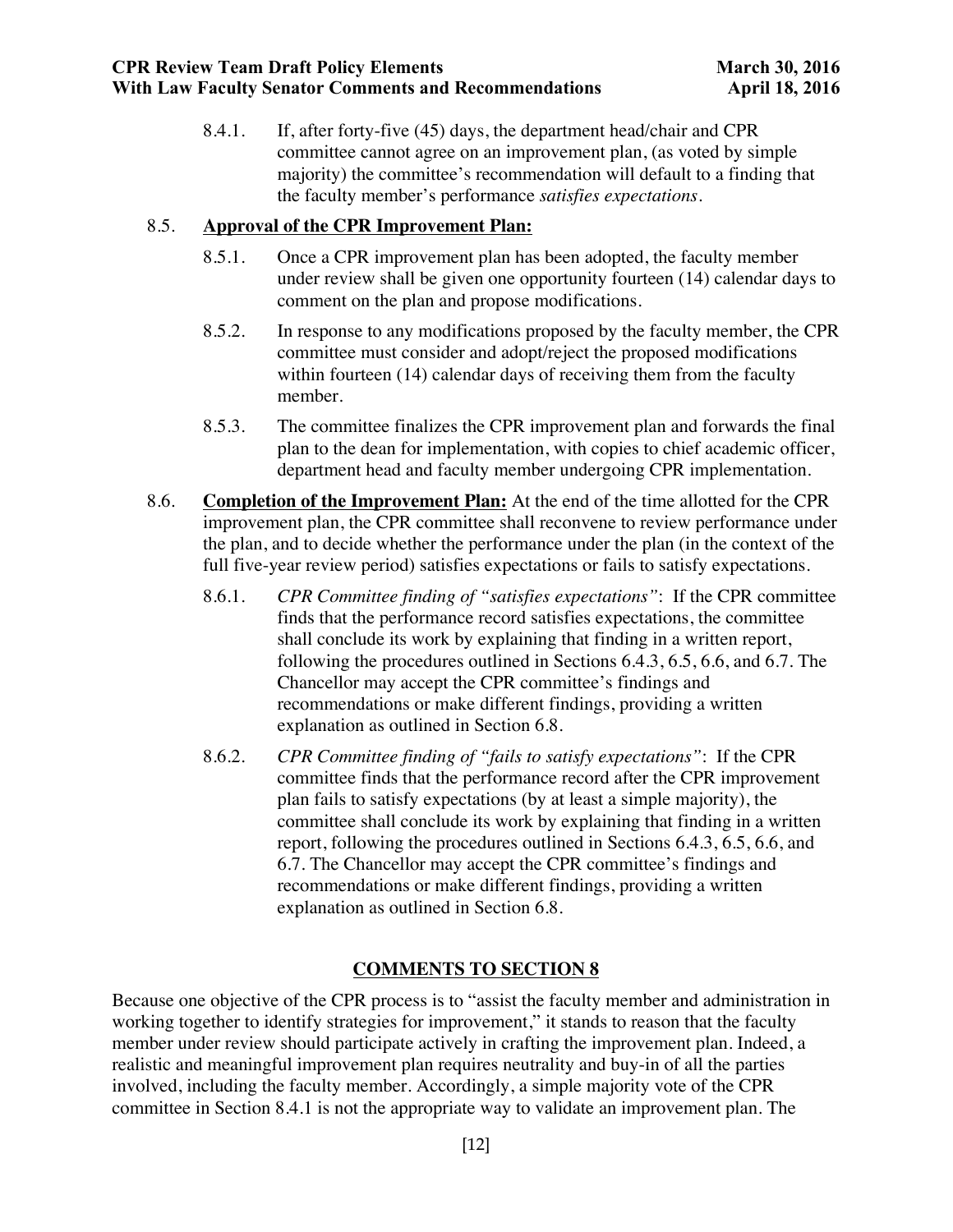drafting under Sections 8.4 and 8.4.1 is also unclear: are the dean and chief academic officer together with the CPR committee and department head—also required to agree on the improvement plan within 45 days?

The proposal authorizes the CPR committee to both develop an improvement plan, if applicable, (see Section 8.4) and review success of implementation of the plan (see Section 8.6). These functions should be separated due to concerns regarding the committee's objectivity. It is foreseeable that hardened supporters or opponents of a given faculty member might attempt to influence the substance of the improvement plan at the outset, and then again during the evaluation phase either endorse minimal improvement or ignore genuine improvement, no matter how significant.

To the extent the CPR committee reconvenes to evaluate implementation of plan, Section 8.6 should be revised to address, among other contingencies, the unavailability of a committee member at the time the committee is reconvened and committee deadlock.

Under Section 8.6.2, a simple majority CPR committee vote that the faculty member under review failed to satisfy the improvement plan essentially opens the door to termination. Therefore any decision on the failure to successfully implement an improvement should either be unanimous or at least comport with a supermajority of four rather than a simple majority of three.

Finally, in the event a CPR committee concludes by simply majority that the faculty member failed to satisfy the improvement plan, under existing Board of Trustees policy, the Chancellor can proceed with termination proceedings without an advisory vote from the faculty on the question of whether such proceedings should be initiated.<sup>11</sup> The effect of the proposed policy therefore purports to substitute the majority opinion of the faculty with that of three individuals appointed to the CPR committee.

#### **Recommendations:**

Section 8.4 should be revised to require the faculty member's involvement in the development of the improvement plan from the outset. Obtaining the faculty member's buy-in will enhance the overall process and maximize the opportunity for faculty development.

To further ensure an improvement plan's legitimacy, relevant parties noted in Section 8.4.1 should strive to develop a plan by consensus. Where consensus is not forthcoming, a four-person majority vote may be used.

A separate body such as a faculty senate panel or a neutral third party may be better positioned to objectively assess implementation of the plan. Consideration should be given to hiring a professionally credentialed third party to help craft and/or help with assessing improvement plans.

Even if the CPR committee finds the tenured faculty member under review failed to satisfy the improvement plan, the tenured departmental faculty should review the faculty member's

<sup>&</sup>lt;u> 1989 - Johann Stein, markin film yn y breninn y breninn y breninn y breninn y breninn y breninn y breninn y b</u> <sup>11</sup> UT BOT Policy BT0006, "Appendix B: Termination Procedures for Category A Adequate Cause: Unsatisfactory Performance in Teaching, Research, or Service", Art. 1.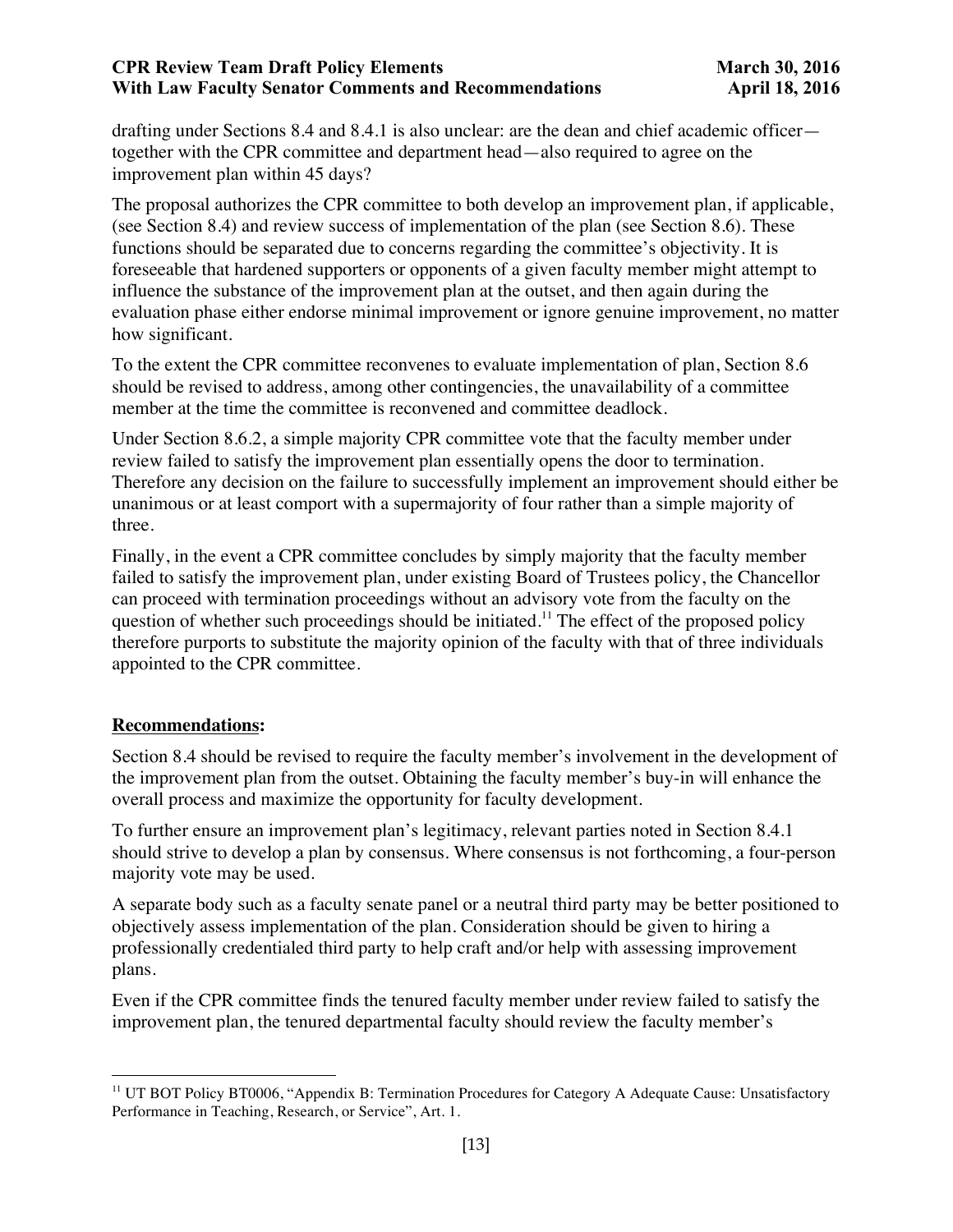performance in teaching, research, and service and vote on the question of whether termination proceedings should be initiated.

Section 8.6.1 should specify that a finding of "satisfies expectations" requires only a simple majority vote by the CPR committee.

The time frames associated with this section (45 days to ratify an improvement plan and 14 days to furnish comments on its substance) may place undue pressure on the process and its outcome. The drafters should consider extending them or justifying their necessity based on best practices.

### **ADDITIONAL COMMENTS**

- Consider including procedures to provide for informal disposition of a dispute in the event the parties are able to achieve resolution during the course of a CPR process.
- Provisions to address how this proposal and the annual review process fit together would be helpful. Consider a faculty member who appeals a "Needs Improvement" rating on an annual review, and receives a second "Needs Improvement" while an appeal from the prior year's review is still pending. Under Section 2.2, the CPR process would be triggered upon receiving a second "Needs Improvement" rating in two consecutive years.
- This proposal should expressly incorporate the relevant standard of review and burden of proof from the UT Board of Trustees' policy entitled Policies Governing Academic Freedom, Responsibility, and Tenure, which states: "The award of tenure shifts the burden of proof concerning the faculty member's continuing appointment from the faculty member to The University."<sup>12</sup> The policy further provides that "[t]he burden of proof [to terminate tenure for adequate cause] rests with The University and shall be satisfied only by clear and convincing evidence in the record considered as a whole."<sup>13</sup> The CPR committee should adopt this standard as its threshold for any finding it reaches inasmuch as such findings may be used to validate a recommendation for termination.<sup>14</sup>
- As drafted, the proposal does not limit the initiation of a subsequent CPR process after a tenured faculty member completes a CPR review or improvement plan with a finding of "Satisfies Expectations". For example, suppose the CPR process is triggered for a faculty member under Section 2.1 upon receiving an "Unsatisfactory" annual review rating. An improvement plan is implemented, the CPR committee finds performance under the plan "Satisfies Expectations", and pursuant to Section 8.6.1., the Chancellor concurs. At this stage, if the faculty member receives another "Unsatisfactory" in the following annual review, presumably the current proposal would subject the tenured faculty member to another CPR review. Based on the practices at UT's Top 25 aspirational schools, we recommend that in the absence of substantial new evidence, the CPR trigger be "reset" with a one-year cooling off period, and then require two "Unsatisfactory" or "Needs Improvement" annual ratings or a combination of both before being allowed to trigger a new CPR process.

<u> 1989 - Johann Stein, fransk politik (d. 1989)</u>

<sup>12</sup> UT BOT Policy BT0006, "Tenure", Art. 1, *supra* note 2.

<sup>&</sup>lt;sup>13</sup> UT BOT Policy BT0006, "Appendix B: Termination Procedures for Category A Adequate Cause: Unsatisfactory Performance in Teaching, Research, or Service", Art. 6(9).

<sup>&</sup>lt;sup>14</sup> The University of Texas' comprehensive review policy states: "Nothing in these guidelines shall be interpreted or applied to infringe on the tenure system, academic freedom, due process, or other protected rights, nor to establish new term-tenure systems or to require faculty to reestablish their credentials for tenure." Art. 1(b), *U Texas Guidelines*, *supra* note 1.